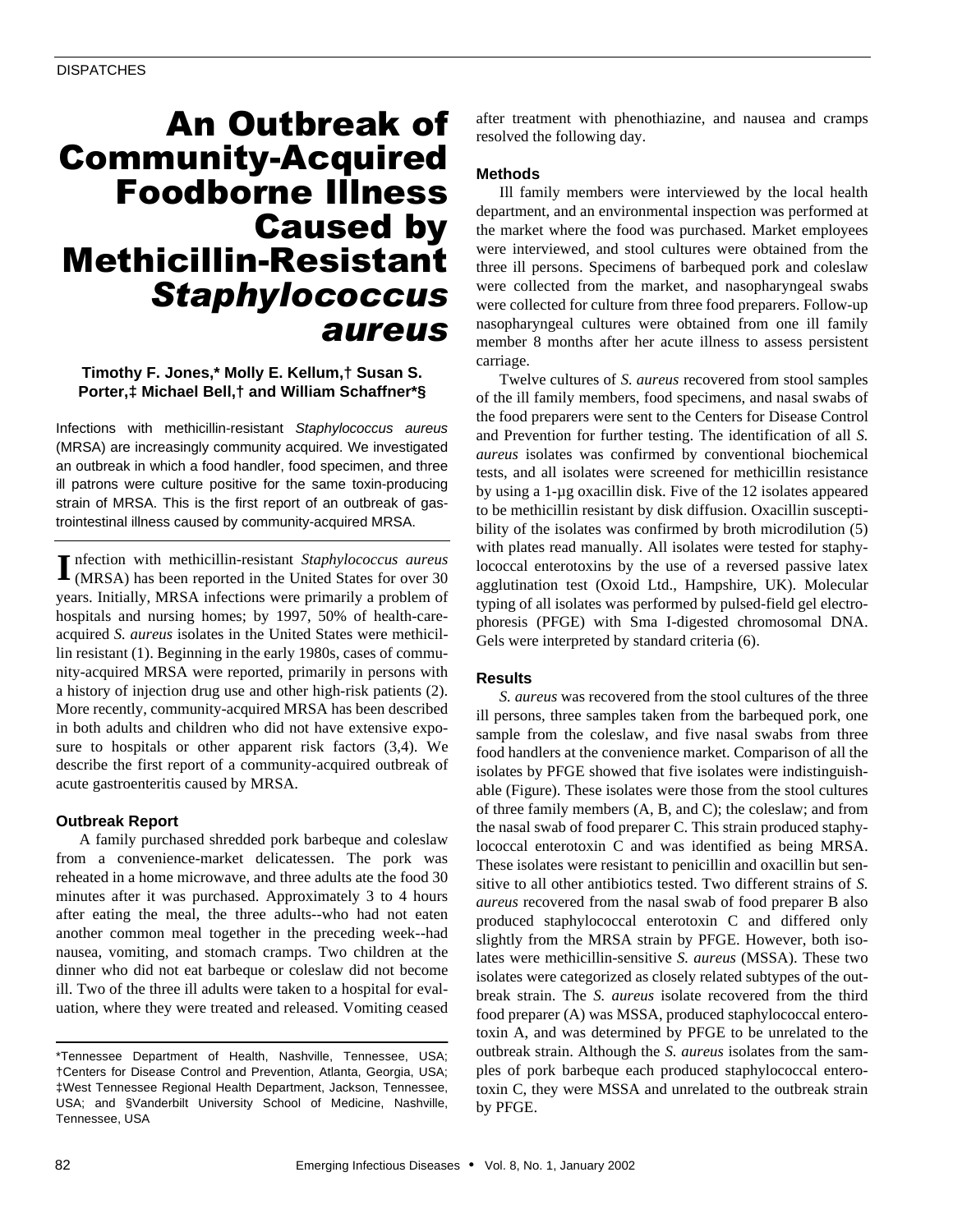

Figure. Pulsed-field gel electrophoresis profiles of Sma I-digested chromosomal DNA. Lanes 1 and 16, NCTC 8325 standard; lane 2 and 3, methicillin-sensitive *Staphylococcus aureus* (MSSA) nasal isolates from food preparer A; lanes 4 and 5, MSSA nasal isolates from food preparer B; lane 6, methicillin-resistant *S. aureus* nasal isolate from food preparer C; lane 7, MRSA stool isolate from family member A; lane 8, MRSA stool isolate from family member B; lane 9, MRSA stool isolate from family member C; lanes 10 and 11, MSSA follow-up isolates from family member C; lane 12, MRSA isolate from slaw; lanes 13, 14, and 15, MSSA isolates from barbequed pork.

The barbequed pork and coleslaw were prepared at the store where they were purchased. An environmental inspection of the facility performed after the outbreak revealed no apparent lapses in technique or procedure that would have contributed to the outbreak. No additional cases of illness related to this outbreak were reported to the local health department.

Food handler C, who was carrying the outbreak strain of MRSA, performed various tasks at the store, including preparing foods and handling barbecued pork and coleslaw. She reported no recent gastrointestinal illness nor chronic health problems, history of admission to a hospital, or use of antibiotics in the previous 6 months. She also denied close contact with persons who lived or worked in health-care facilities or other group settings. She did, however, visit an elderly relative, who resided in a nursing home, approximately 2 to 3 times each month before the outbreak. She reported that this person had a staphylococcal infection and had subsequently died. The employee refused to identify her relative, and further medical information or isolates from that person were not available.

A follow-up nasopharyngeal culture was collected from family member C approximately 8 months after her acute illness. This culture was positive for two different strains of MSSA, but not MRSA. One isolate was indistinguishable by PFGE from that of the MRSA strain isolated from the same patient during the outbreak. This isolate produced enterotoxin C, as did the strain of MRSA she was previously carrying. Polymerase chain reaction testing of this isolate confirmed that it carried the mecA gene, suggesting that the original MRSA strain had reverted to MSSA by loss of a regulatory region. The other isolate, which produced enterotoxin D, was determined by PFGE to be unrelated to any of the other strains previously seen in this investigation.

#### **Conclusions**

Despite its ubiquity as a health-care-acquired pathogen and increasing reports of community-acquired infections, MRSA has not previously been reported as a cause of outbreaks of gastroenteritis. Staphylococcal food poisoning is estimated to account for 185,000 foodborne illnesses per year in the United States; most of these go unreported (7). Because staphylococcal food poisoning is toxin mediated and generally self-limited, antibiotics are not used for therapy. Also, many *S. aureus* isolates obtained as part of outbreak investigations may not be tested for antibiotic susceptibility, and therefore methicillinresistant strains may go unrecognized as the cause of foodborne outbreaks of acute gastroenteritis. Methicillin-resistant strains of *S. aureus* are as likely to produce enterotoxins as are methicillin-sensitive strains. Therefore, outbreaks of acute gastroenteritis due to MRSA are not unexpected.

Until recently, MRSA has been considered primarily a health- care-associated pathogen, causing invasive disease in which multidrug resistance poses a substantial challenge to successful treatment. Food has been implicated as a source of spread in one outbreak of blood and wound infections in hospitalized immunocompromised patients (8). There has been some debate about the appropriateness of the term "community-acquired" to describe many *S. aureus* infections in which distant hospital exposures cannot be excluded with certainty and colonization can persist for years. In this outbreak, it appears that MRSA-contaminated food was the vehicle in a cluster of illnesses affecting low-risk persons within the community and that this food was likely contaminated by an asymptomatic carrier whose only apparent exposures were intermittent visits to a nursing home. This outbreak could be an example of second-generation spread of a health-care-associated pathogen into the community. The outbreak strain of MRSA, however, was resistant only to penicillin and oxacillin and was sensitive to all other antibiotics tested. A strain originating in a health-care facility would have an increased likelihood of being multidrug resistant (9).

MRSA was isolated from a food handler involved in this outbreak, and an MSSA strain with an identical PFGE pattern was subsequently isolated. The strain obtained on follow-up retained the mec-A gene and probably represents a genetic mutation in a regulatory region. Shortly after the outbreak, another food handler was carrying two strains of MSSA with a PFGE pattern very similar to the outbreak strain of MRSA. These strains appear to be related to the outbreak strain but with loss of the mec-A determinant. The existence of multiple strains of *S. aureus* in persons involved in this outbreak is not surprising, as 20% to 40% of adults are estimated to be colonized at any time, and multiple strains may be present in the same person. Colonization with MRSA carries a greater risk for infection than does colonization with MSSA (10).

This outbreak suggests that as MRSA becomes increasingly common in the community, it will be implicated in expressions of all the clinical manifestations of staphylococcal